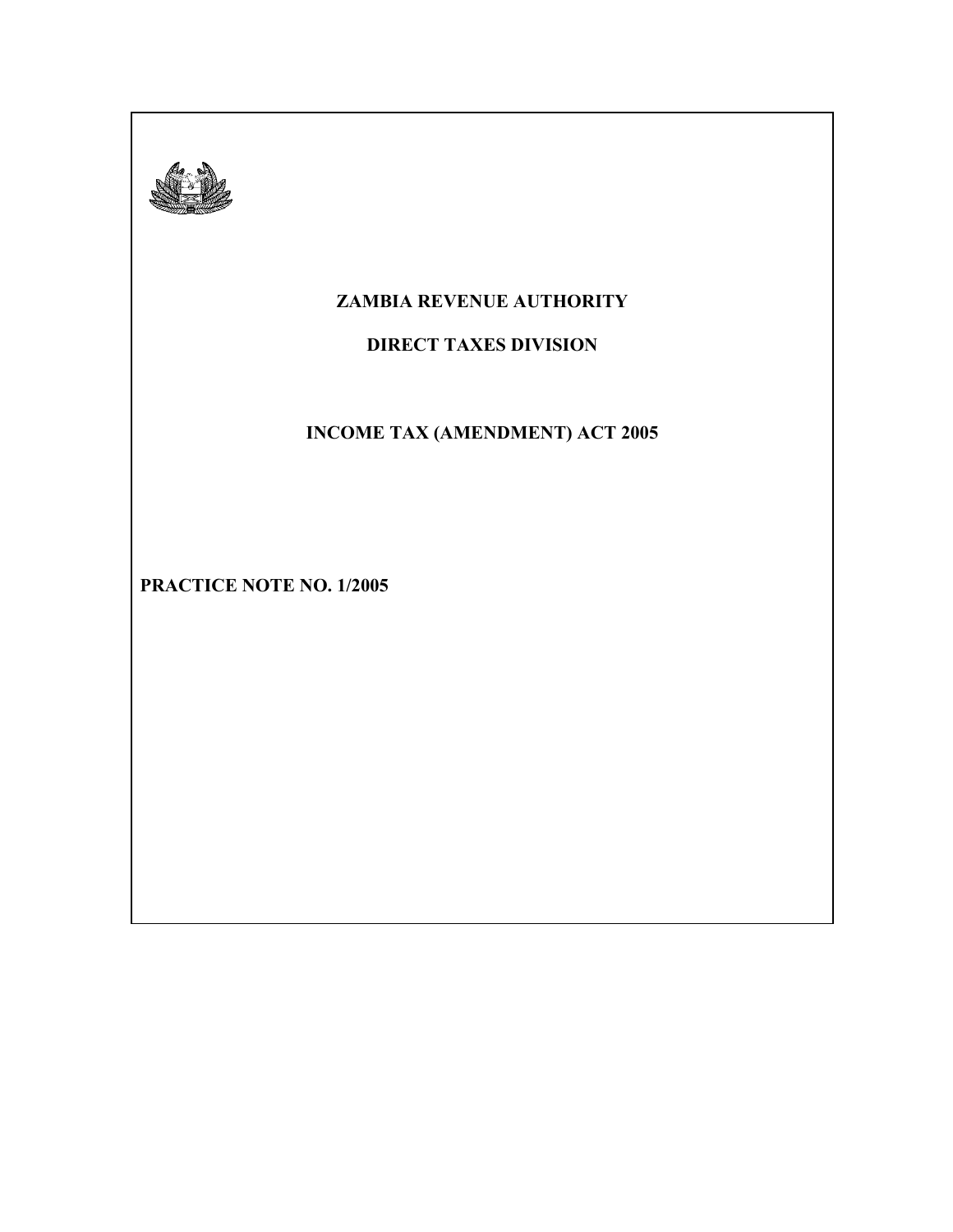## **CONTENTS**

|                |                                                                            | <b>PAGE</b> |
|----------------|----------------------------------------------------------------------------|-------------|
| 1              | <b>GENERAL</b>                                                             | 3           |
| 2.             | SUMMARY OF THE PRINCIPAL CHANGES<br>IN THE INCOME TAX (AMENDMENT) ACT 2005 | 4           |
| 3 <sub>1</sub> | <b>COMMENTARY ON THE INCOME TAX</b><br>(AMENDMENT) ACT 2005                | 6           |
| $\overline{4}$ | <b>OTHER MATTERS</b>                                                       | 14          |
| 5.             | <b>ZAMBIA REVENUE AUTHORITY -</b><br>DIRECT TAXES DIVISION OFFICES.        | 25          |

## **1.0 GENERAL**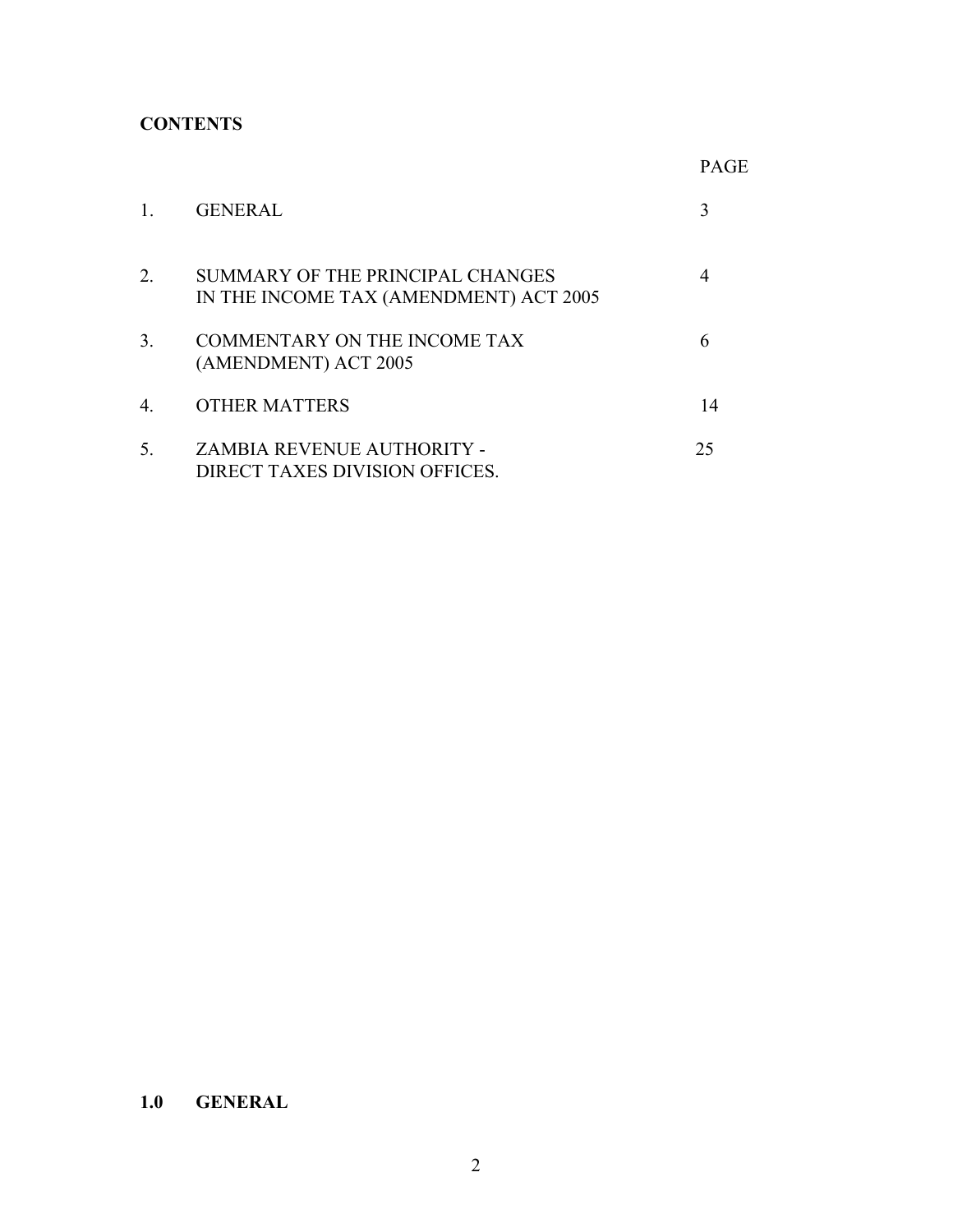This **PRACTICE NOTE** describes the various changes introduced by the Income Tax (Amendment) Act 2005.

The commentary is for general guidance only and is not to be taken as authority in any particular case.

The commentary is not exhaustive and does not, therefore, affect any person's right of appeal on any point concerning their liability to tax, nor does it preclude any discretionary treatment which may be allowed under the Act.

Inquiries may be made at the nearest office of the Zambia Revenue Authority, Direct Taxes Division or Advice Centres, Lusaka and Kitwe.

## **C0MMISSIONER-GENERAL**

Amendment Act Clause

I.T.A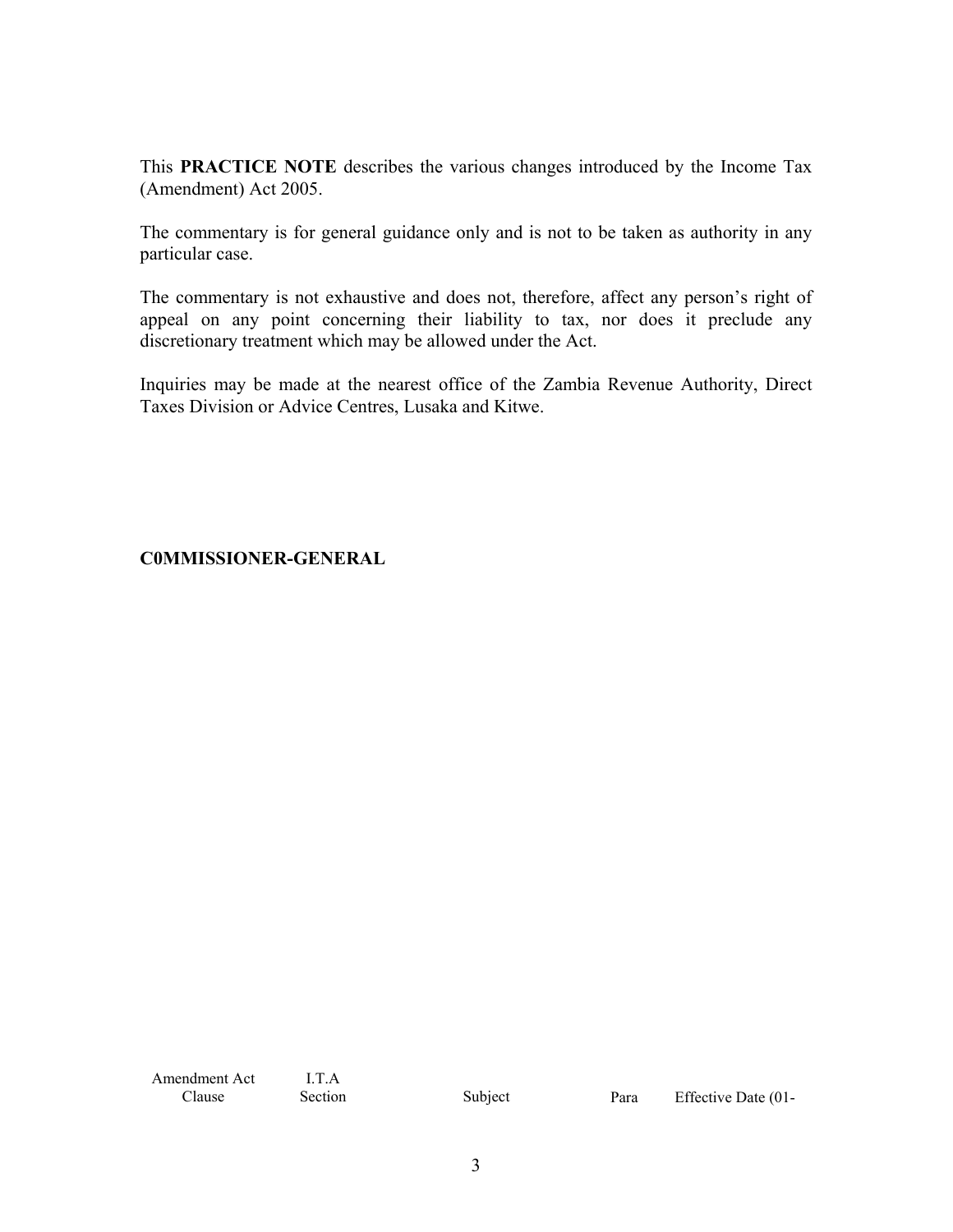| $\mathbf{1}$<br>2 | 1<br>$\overline{2}$ | Title and commencement<br>Amends the definition of 3.1<br>Zambia<br>former<br>Consolidated<br>Copper<br>Mining Company                           |     | $01 - 04 - 05$<br>$01 - 04 - 05$ |
|-------------------|---------------------|--------------------------------------------------------------------------------------------------------------------------------------------------|-----|----------------------------------|
| 3                 | 21                  | Increases<br>the<br>exempt $3.2$<br>portion of terminal benefits                                                                                 |     | $01 - 04 - 05$                   |
| 4                 | 44(m)               | Extends the deductibility of 3.3<br>copper and cobalt price<br>participation payments to<br>Mopani Copper Mines PLC                              |     | $01 - 04 - 05$                   |
| 5                 | 46                  | Increases the penalty units 3.4<br>for late<br>submission of<br>income tax returns for both<br>individuals and companies                         |     | $01 - 04 - 05$                   |
| 6                 | 46(A)               | Increases the penalty units 3.5<br>submission<br>for late<br>of<br>provisional<br>income<br>tax<br>returns for both individuals<br>and companies |     | $01 - 04 - 05$                   |
| 7                 | 64(A)               | income<br>earned 3.6<br>Removes<br>the provision<br>from<br>of<br>consultancy services from<br>turnover tax                                      |     | $01 - 04 - 05$                   |
| 8                 | 81 <sub>B</sub>     | Provides<br>the $3.7$<br>for<br>of<br>requirement<br>$\mathbf{a}$<br>tax<br>certificate<br>clearance<br>for<br>retail and wholesale traders      |     | $01 - 04 - 05$                   |
| 9(a)              | Charging<br>Sch.    | Increases the tax credit for 3.8<br>persons with disabilities                                                                                    |     | $01-04-05$                       |
| 9(b)(i)           | Charging<br>Sch     | Provides for the taxation of 3.8<br>contribution<br>employers<br>from a defined benefit fund<br>or scheme                                        |     | $01 - 04 - 05$                   |
| 9(b)(ii)          | Charging<br>Sch.    | Increases the threshold of 3.8<br>exempt income                                                                                                  |     | $01-04-05$                       |
| 9(b)(iii)         | Charging<br>Sch.    | Restructures the tax bands<br>and rates                                                                                                          | 3.8 | $01-04-05$                       |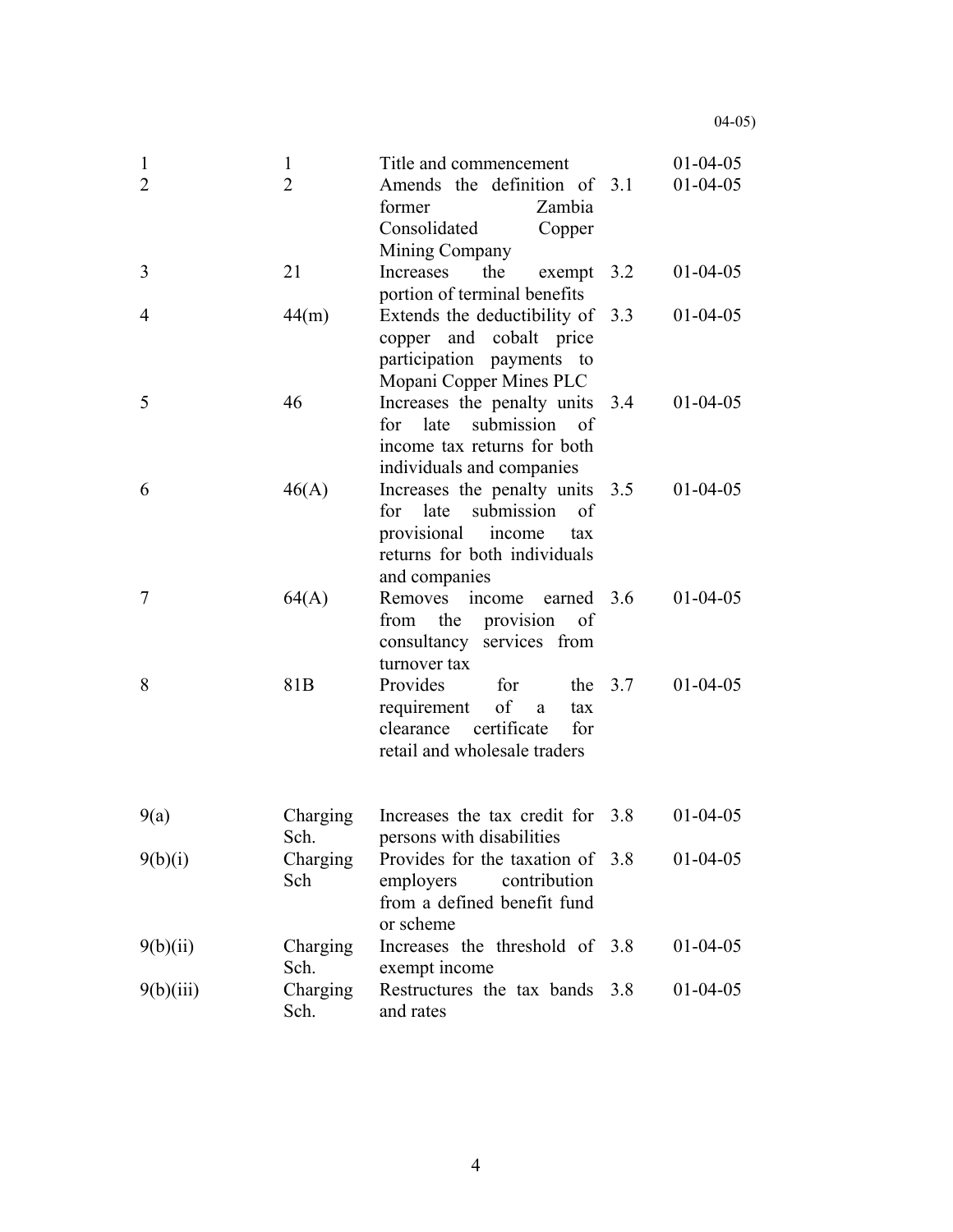Other changes

| P.A.Y.E<br>Regulation              | Regulatio<br>n 23 | Increase the penalty units 3.9<br>$01-04-05$<br>for late submission of<br>employer annual returns |  |
|------------------------------------|-------------------|---------------------------------------------------------------------------------------------------|--|
| Property transfer Sec 2<br>Tax Act |                   | Amends the definition of 3.10<br>$01 - 04 - 05$<br>Registrar                                      |  |

## **3.0 COMMENTARY**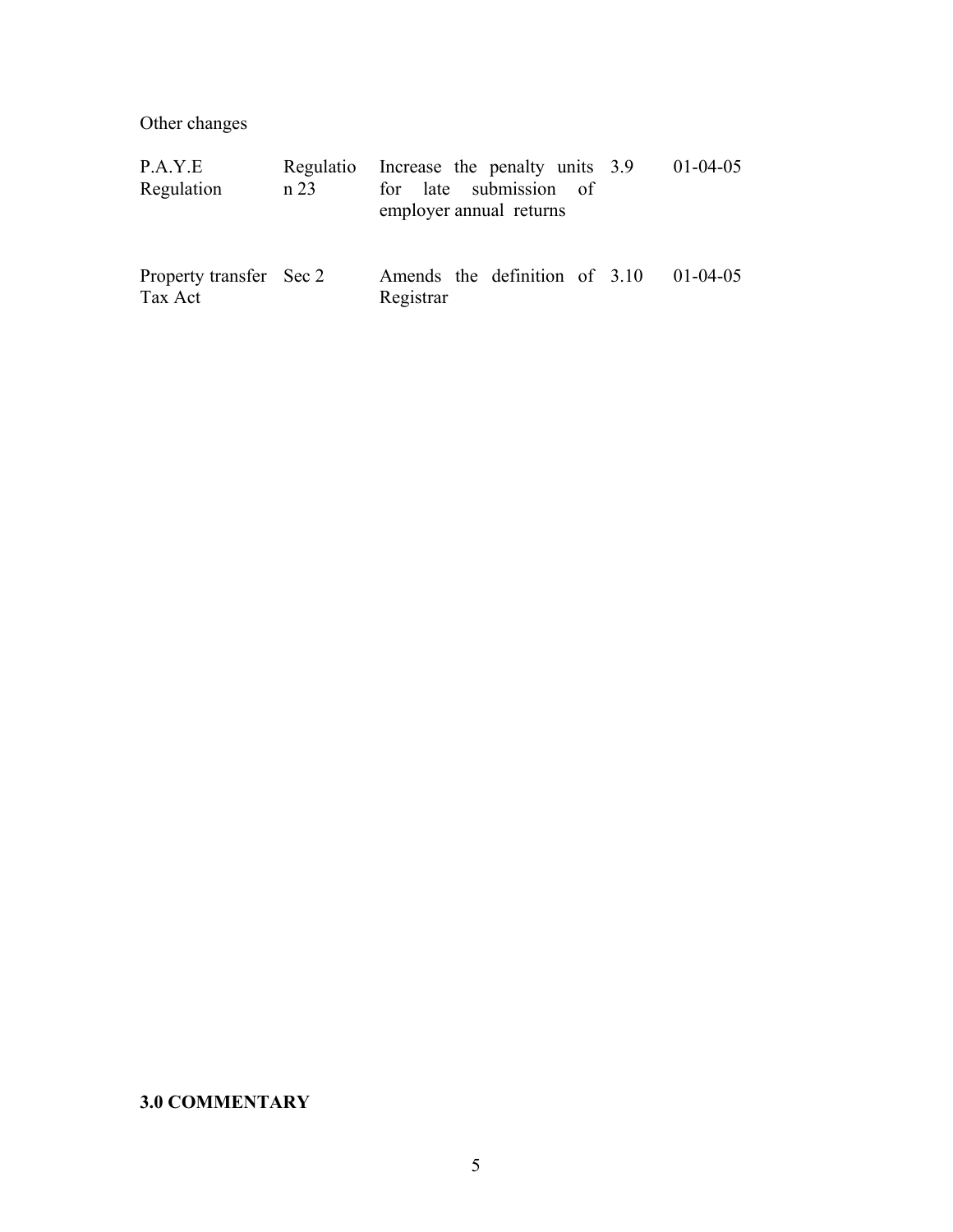#### **3.1 SECTION 2: DEFINITION**

The amendment broadens the definition of " Former Zambia Consolidated Copper Mining Company" to encompass successor buyers of privatised mines or any new mines involved in copper and cobalt mining operations. Therefore, all copper and cobalt mining companies shall be entitled to the following tax incentives:

| $\overline{1}$ . | Company tax rate | 25%                  |
|------------------|------------------|----------------------|
| ii               | Dividends        | $0\%$                |
| 111.             | Interest         | $0\%$                |
|                  | n.               | $\sim$ $\sim$ $\sim$ |

iv. Royalties 0.6%

v. Management fees 0%

## 3.2 **SECTION 21: INCREASE THE EXEMPT LIMIT OF TERMINAL BENEFITS FROM K5,000,000 TO K10,000,000.**

The amendment raises the exemption limit of terminal benefits from K5,000,000 to K10,000,000. The balance continues to be taxed at 10%.

Terminal benefits include compensation for loss of office or employment, redundancy or early retirement, accrued service bonus, repatriation and severance pay paid as part of a package.

However, terminal benefits do not include salary; leave pay, and salary in lieu of notice**.** 

3.3 SECTION 44 (m): EXTEND THE DEDUCTIBILITY OF COPPER AND COBALT PRICE PARTICIPATION PAYMENTS TO MOPANI COPPER MINES PLC

Section 44(m) prohibits a deduction of copper and cobalt price participation payments except for those made by Konkola Copper Mines PLC

This amendment extends the deduction to Mopani Copper Mines PLC.

#### 3.4 SECTION 46: INCREASE THE PENALTY UNITS FOR LATE SUBMISSION OF INCOME TAX RETURNS FOR BOTH INDIVIDUALS AND COMPANIES

The penalties for late submissions of returns have been increased as follows:

(a) For individuals-

From 170 penalty units (K30,600) to 1000 penalty units (K180,000) per month or part thereof

(b) For companies-

From 340 penalty units (K61,200) to 2000 penalty units (K360,000) per month or part thereof

N.B one penalty unit is equivalent to K180.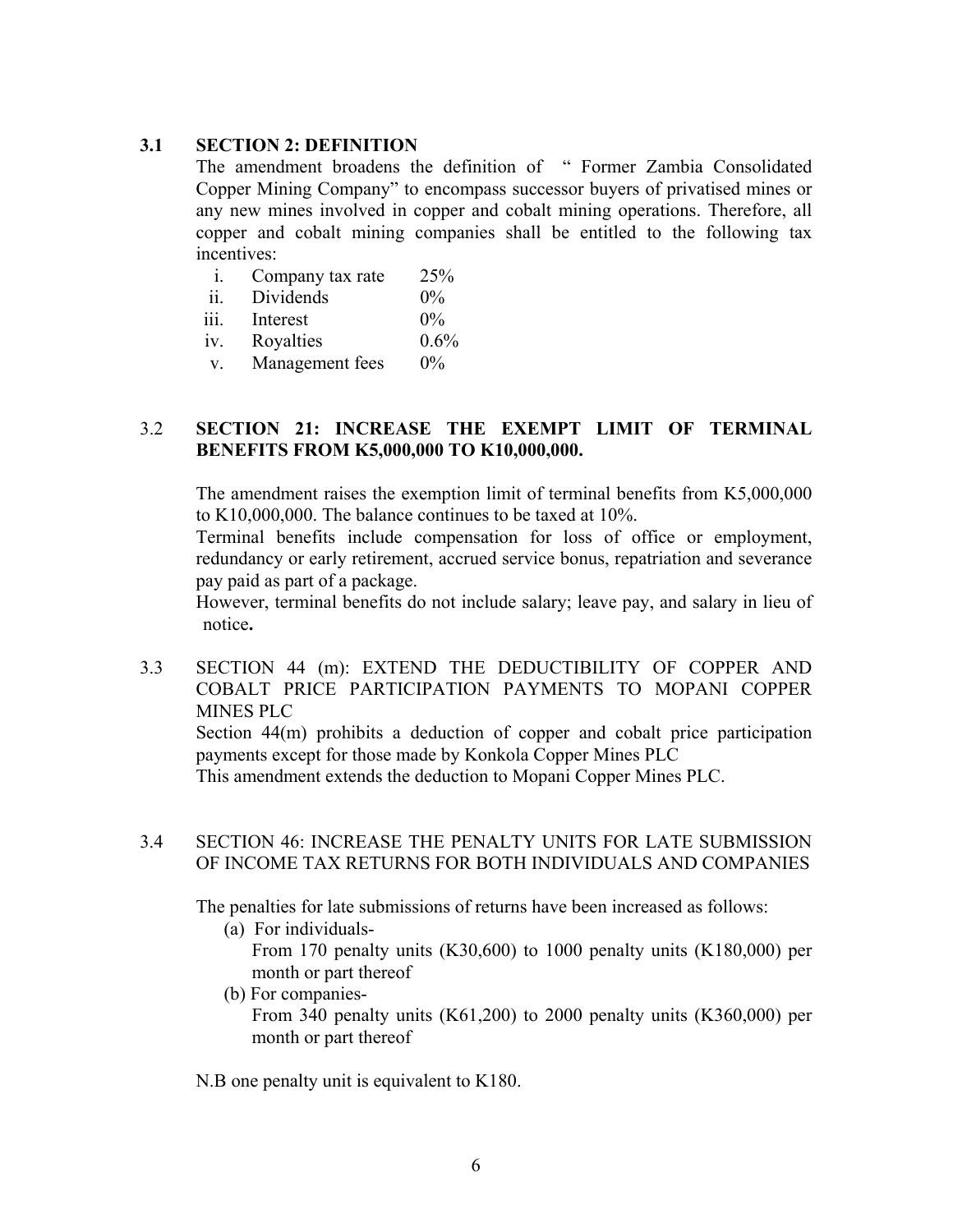3.5 SECTION 46 A: INCREASE THE PENALTY UNITS FOR LATE SUBMISSION OF PROVISIONAL INCOME TAX RETURNS FOR BOTH INDIVIDUALS AND COMPANIES

The penalties for late submissions of provisional income tax returns have been increased as follows:

- (b) For individuals-From 170 penalty units (K30,600) to 1000 penalty units (K180,000) per month or part thereof
- (b) For companies-From 340 penalty units (K61,200) to 2000 penalty units (K360,000) per month or part thereof

### 3.6 SECTION 64A: REMOVE INCOME EARNED FROM THE PROVISION OF CONSULTANCY SERVICES FROM TURNOVER TAX

The amendment excludes from turnover tax income earned by any person carrying on consultancy business.

Consultancy business includes the provision of any managerial, administrative, technical or consultative service or any service of like nature.

For more information on Turnover tax, please refer to Practice Note on Turnover Tax.

## 3.7 SECTION 81B: PROVIDE FOR THE REQUIREMENT OF TAX CLEARANCE CERTIFICATE FOR RETAIL AND WHOLESALE TRADERS

- (a) Subsection (2) reintroduces the requirement that institutions that issue trading licences should not do so, unless the applicant produces a tax clearance certificate issued by the Commissioner-General This requirement applies only to trading licences.
- (b) Subsection (4) This amendment prohibits persons, institutions, organisations or associations from transacting with any supplier of goods or services who have no tax clearance certificate.

## 3.8 CHARGING SCHEDULE:

## **(a) Clause (b) of subparagraph (1) of Para (1)**

The amendment has increased the tax credit from K18,000 to K36,000 per annum for persons with disabilities.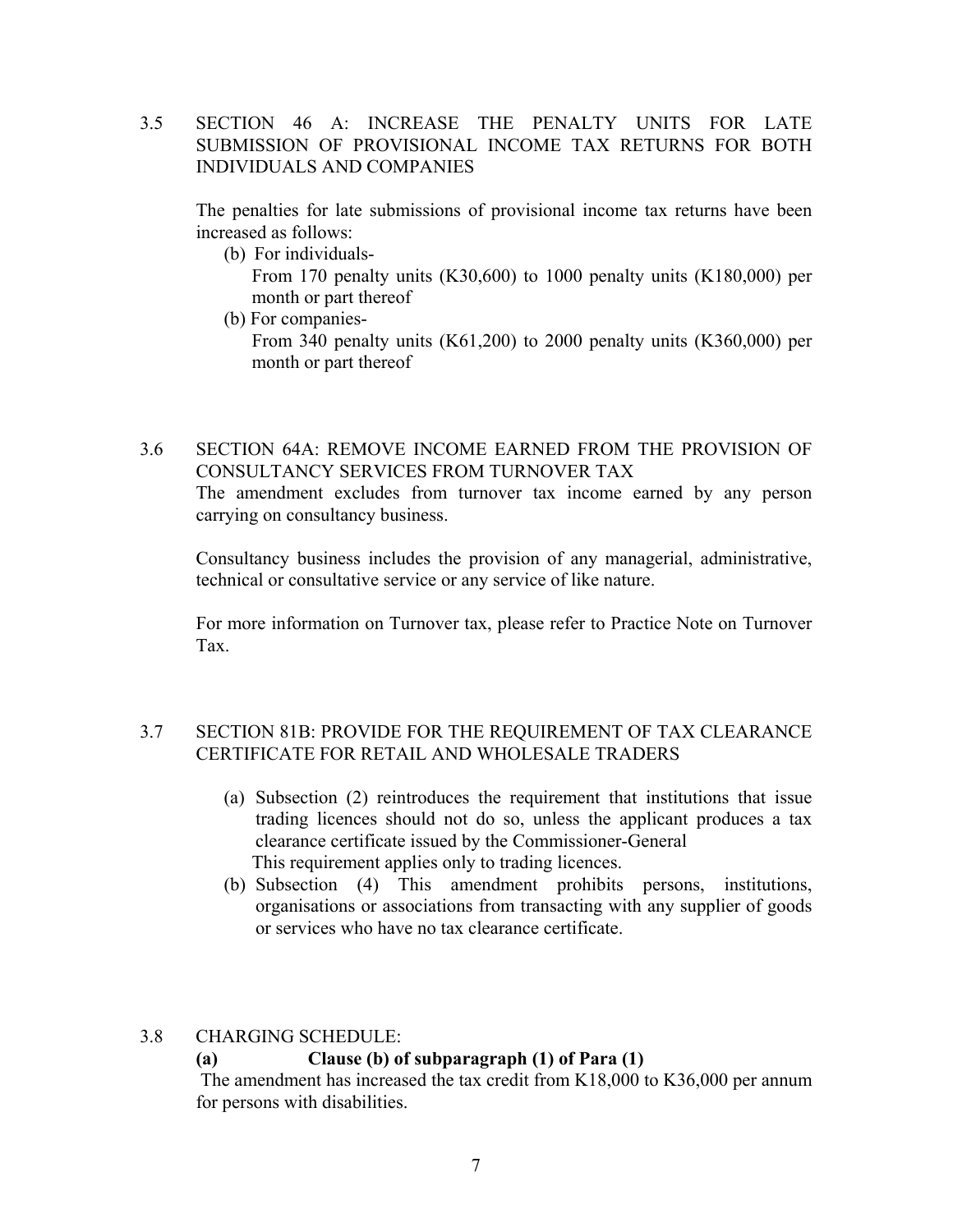This means that a person with disability, who earns up to K290,000 per month or K3,480,000 per annum will not pay Income Tax.

## **(b) Clause (a) of subparagraph (1) of paragraph (2)**

The proviso to paragraph  $2(1)(a)$  gives powers to the Commissioner-General to tax, under the PAYE scheme, the refunded employer's contribution from both a defined contribution fund or scheme and a defined benefit scheme or fund.

#### **(c) Clause (c), (d), (e) and (f) of subparagraph 1 of Paragraph 2**

The amendment increases the annual tax-free income threshold for individuals from K3,120,000 to K 3,360,000.

The income of an individual will now be taxed as follows:

| <b>Income Bands</b>                       | Rates              |
|-------------------------------------------|--------------------|
| First K3,360,000                          | $(a) 0\%$          |
| Between K3,360,001 and up to K12,000,000  | $(a)$ 30%          |
| Between K12,000,001 and up to K60,000,000 | ( <i>a</i> ) $35%$ |
| Above K60,000,000                         | $(a)$ 37.5%        |

This means that a person, who earns up to K280,000 per month or K3,360,000 per annum will not pay Income Tax.

#### **3.9 THE INCOME TAX (P.A.Y.E)( AMEDMENT) REGULATIONS,2005**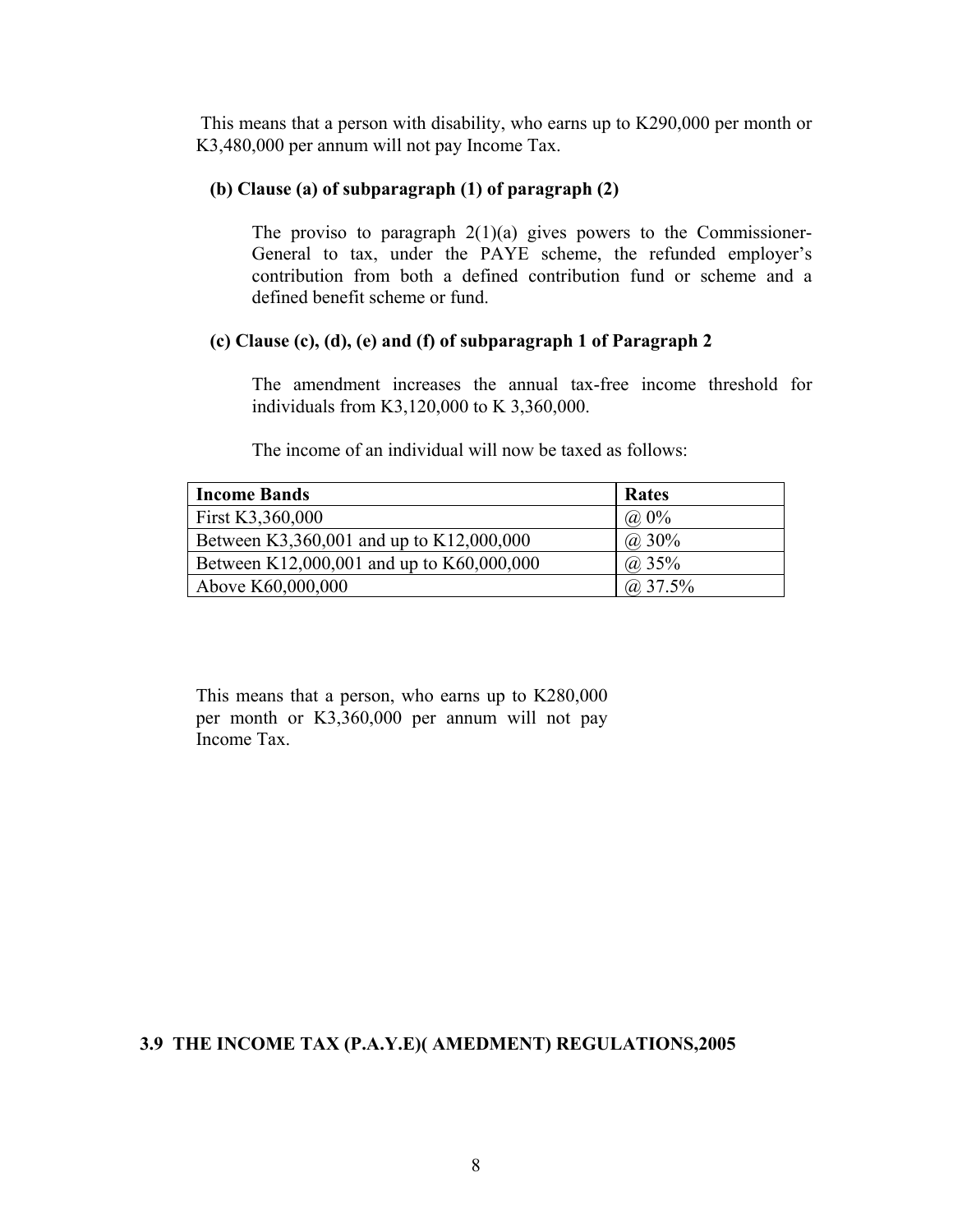#### **Regulation 23**

The penalties for late submissions of employer annual returns have been increased as follows:

(a) In Subregulation 4(a) where the employer is an individual-

From 170 penalty units (K30,600) to 1000 penalty units (K180,000) per month or part thereof

(b) In Subregulation 4(b) where the employer is not an individual-From 340 penalty units (K61,200) to 2000 penalty units (K360,000) per month or part thereof

#### **3.10 THE PROPERTY TRANSFER TAX**

## **Section 2**

The definition of Registrar has been amended to include the Registrar of Companies.

#### **4.0 OTHER MATTERS**

#### **4.1 TAXATION OF BENEFITS**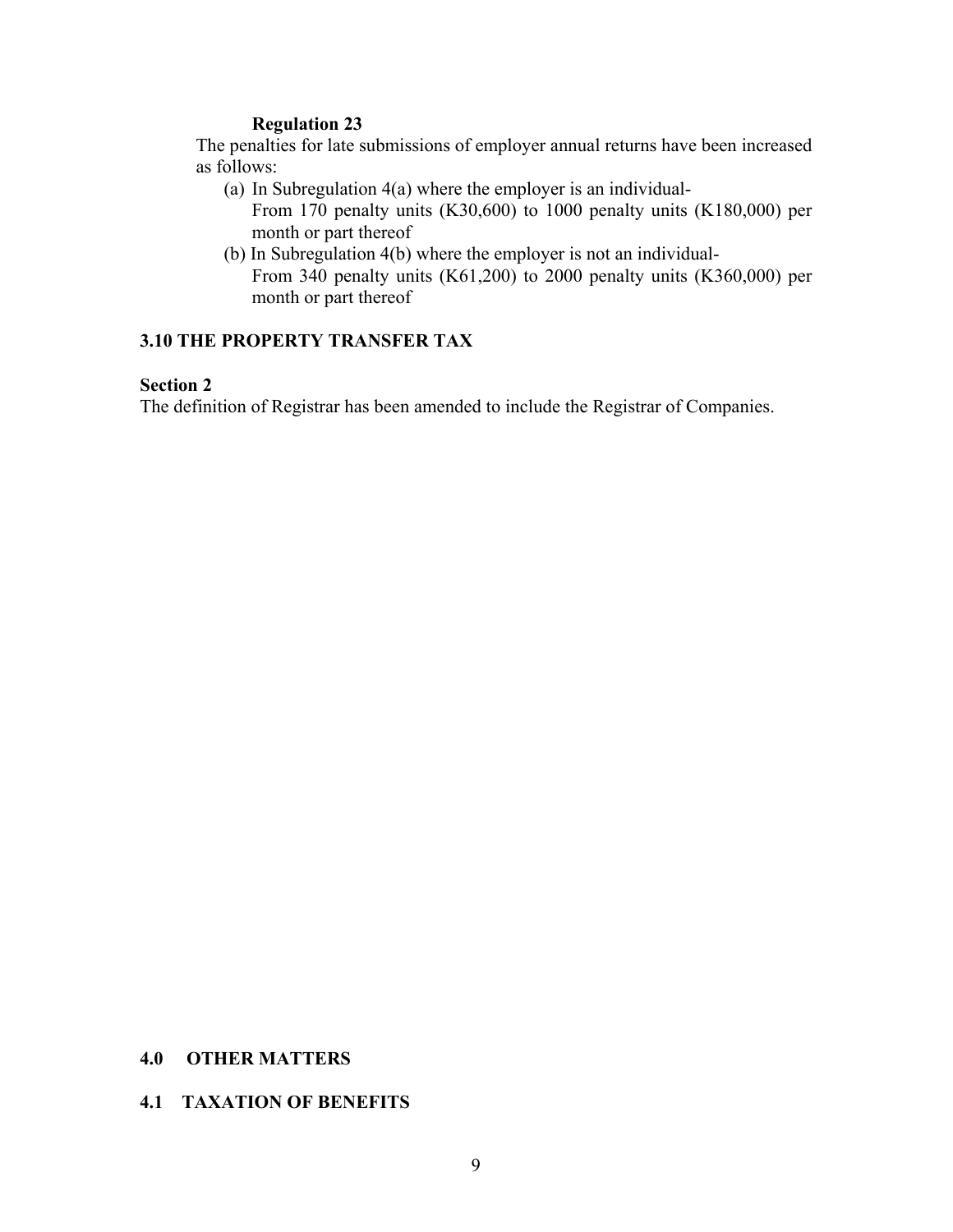#### **(i) Payment of employees' bills**

Where an employer, discharges the liability of an employee by paying, his or her rent, electricity, telephones, water bills, school fees or association and club membership fees etc., the employer is required to add such payments to the employee's emoluments and deduct tax under PAYE.

#### **(ii) Benefits that cannot be converted into Cash**

Benefits, which cannot be converted into cash, are not taxable on employees. However, no deduction in respect of the cost of providing the benefit may be claimed by the employer (section 44(L)).

(a) In the case of free residential accommodation provided by an employer in a house owned or leased by the employer, the cost to be disallowed in the employer's tax computation is 30% of the taxable income paid to the employee.

Payments for utilities such as electricity, telephones, water bills, security and similar payments are not included in the meaning of free residential accommodation.

- (b) In the case of the provision of motor vehicles to employees on a personal-toholder basis, the benefit to be disallowed in the employer's tax computation is as follows:
	- (i) Luxury cars (2800cc and above) K20,000,000 per annum.

Other cars

- (ii) (above 1800cc and below 2800cc): K15,000,000 per annum.
- $(iii)$  (below 1800 cc) K9,000,000 per annum

N.B. A personal - to - holder vehicle means a vehicle provided for an employee's personal use and usually involves payment by the employer of all the expenses associated with running and maintaining the vehicle.

#### (iii) **Cash Benefits paid in the form of Allowances.**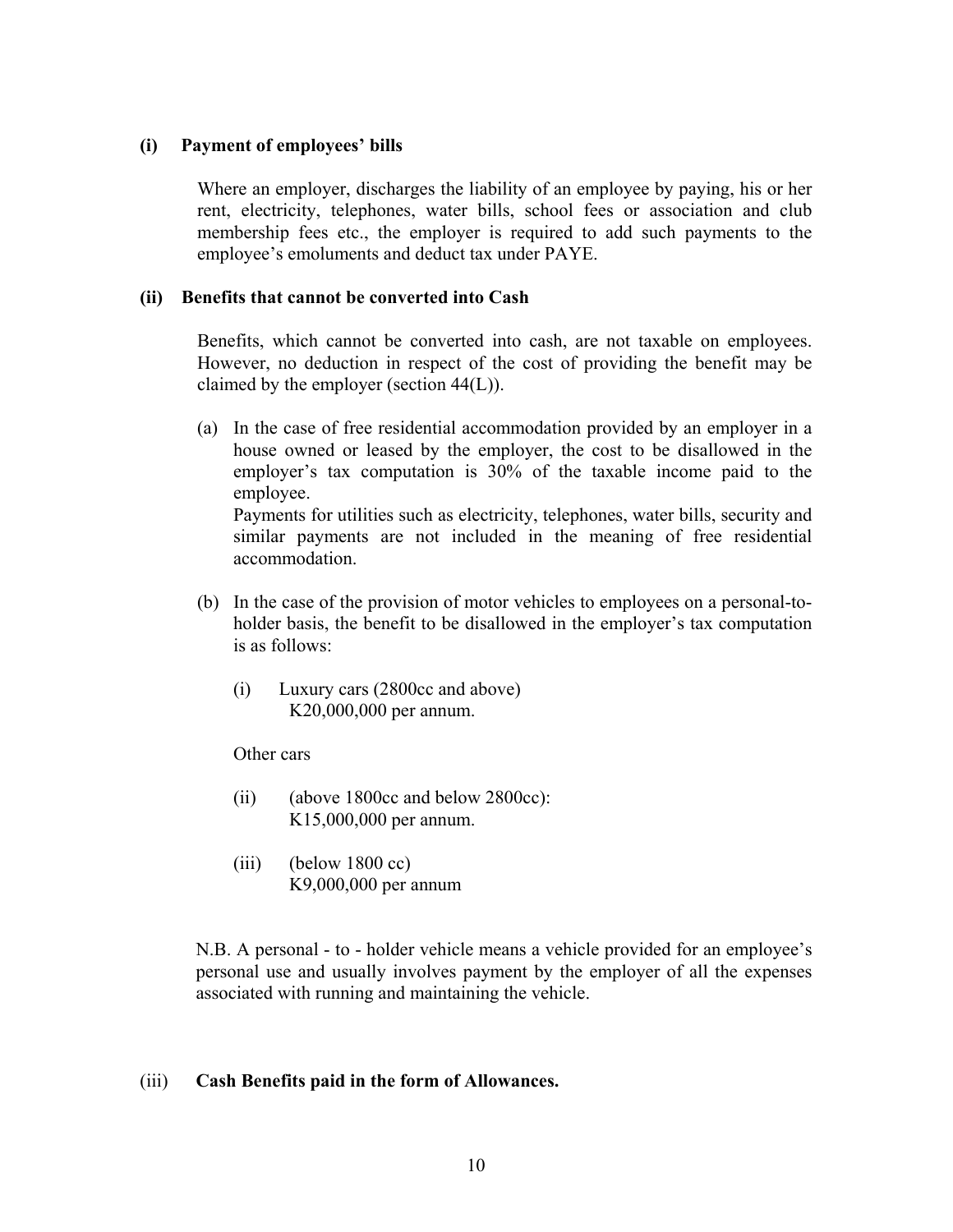All cash benefits paid in the form of allowances are taxable on the employee under PAYE.

Examples of such cash benefits are:

- Education allowance;
- Housing allowance;
- Transport allowance
- Domestic Utility allowances e.g. for electricity, telephone, and water.
- Commuted car allowance
- Settling in allowance

## **4.2 EMOLUMENTS THAT ARE NOT SUBJECT TO PAYE**

The following emoluments are exempt or otherwise not chargeable to income tax and, consequently, need not be included in the chargeable emoluments from which PAYE tax is to be deducted:

(i) Ex – Gratia Payments:

A voluntary, non – contractual, non – obligatory payment made by an employer to the spouse, child or dependant of a deceased employee is exempt (ITA Para. 7 (t),  $2<sup>nd</sup>$  Schedule).

(ii) Labour Day Awards:

Labour Day awards paid to employees either in cash or kind are regarded by ZRA as non – taxable.

- (iii) Medical Expenses: Medical expenses paid or incurred by an employer on behalf of an employee or refunds of actual medical expenses incurred by an employee are exempt (S.I No. 104 of 1996).
	- (iv) Funeral Expenses:

Funeral expenses paid or incurred by an employer on behalf of an employee are exempt (S.I. No. 104 of 1996).

(v) Sitting Allowances for Councillors:

Payments by Local Authorities to councillors as Sitting Allowances are exempt (ITA  $2<sup>nd</sup>$  Schedule Para. 7(s)).

#### **4.3 TAX TREATMENT OF EXPENSES INCURRED ON ENTERTAINMENT, HOSPITALITY AND GIFTS**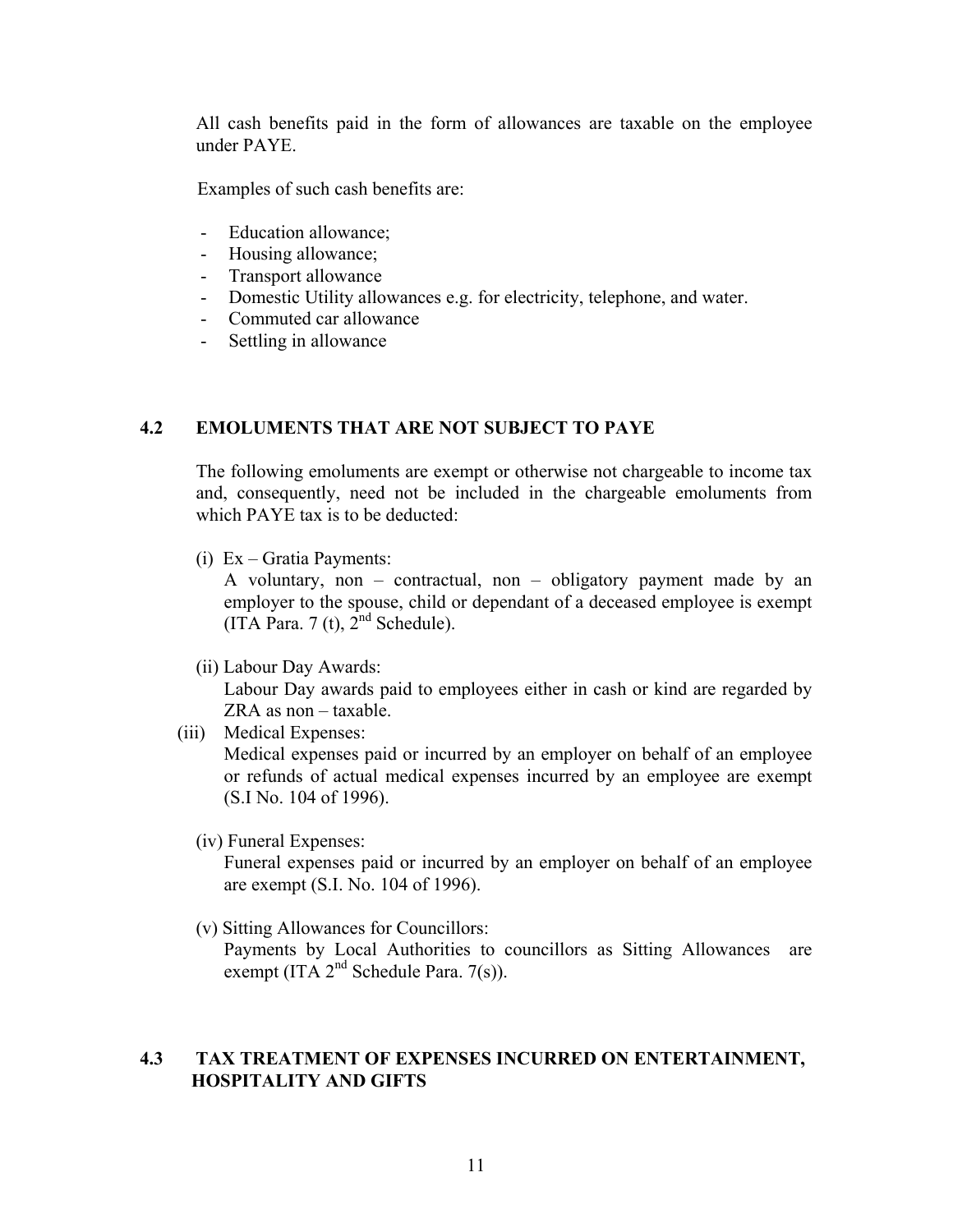Expenses incurred in entertainment, hospitality and gifts are not allowable, subject to the following exceptions:

- a) Where the business is one whose purpose is to provide entertainment or hospitality, e.g. hotels, restaurants, cinemas and theatres, the cost of providing these services is allowable.
- b) Where the entertainment is provided free with the purpose of obtaining publicity to the general public, e.g. free seats for critics at a cinema, this is allowable.
- c) Where an employer provides entertainment or hospitality for employees, e.g. meals, accommodation etc. on business trips or a Christmas party for employees, this is allowable.
- d) Where a person gives gifts which bear an advertisement for the donor, e.g. calendars, pens, ashtrays, spirits, food, etc. and the cost of the gift to any one person does not exceed K25,000, this is allowable. Costs in excess of K25,000 to the same person would be disallowable.
- e) Employees receiving entertainment allowances would be chargeable and the amount would be disallowable to the employer. Where an employer defrays entertainment expenses directly, the cost would be disallowable to the employer but there would be no charge on the employee unless the normal rules as to benefits apply.

## **4.4 TAX TREATMENT OF CANTEEN EXPENSES, REFRESHMENTS, ETC.**

Where the employer incurs expenditure on the provision of refreshments or canteen meals or any other meals (except on business trips) to employees, the benefit arises in the hands of the employees.

As the benefit cannot be converted into money's worth, it is not taxable on the employee.

Under the provisions of Section 44(L) of the Income Tax Act, the whole expenditure on refreshments, canteen meals, etc. is disallowable on the employer.

## **4.5 PAYMENTS ON CESSATION OF EMPLOYMENT**

Payments on cessation of employment fall into the following categories;

- (a) Payments made on dismissal or resignation;
- (b) Payments made to an employee at the end of a contract;
- (c) Payments made to an employee on being made redundant;
- (d) Payments made to an employee on retirement; and
- (e) Payments made on termination of employment due to death.

## **(a) DISMISSAL OR RESIGNATION OF AN EMPLOYEE**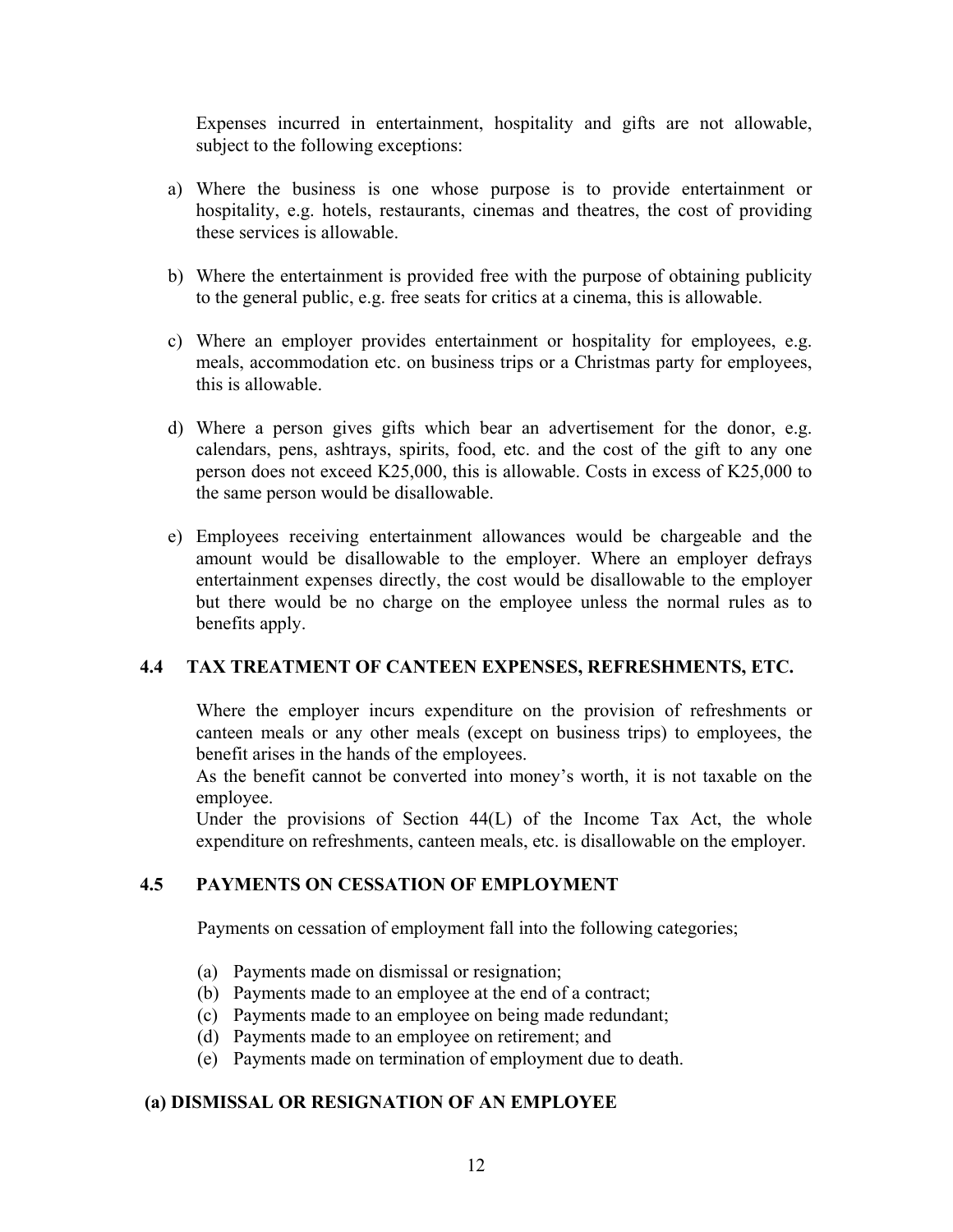Where an employee has been dismissed or resigns, he may receive the following payments:

- Emolument (i.e. salary, wage, overtime, leave pay, commission, bonus, fee etc.)
- Cash in lieu of leave (leave days due but not taken)
- Salary in lieu of notice
- Severance pay

These payments are taxable by reference to the PAYE Tax Tables applicable for the month in which the payment is made and  $\frac{d}{d}$  not qualify for the K10 million exemption under Section 21(5) of the Income Tax Act.

## **(b) EXPIRY OF EMPLOYMENT CONTRACT**

Where employment ceases on the expiry of a contract, the following payments are usually made to the employee:

- (i) Final Salary
- (ii) Gratuity
- (iii) Leave pay
- (iv) Repatriation pay

These payments are taxed as follows:

- **Leave pay, repatriation pay and the salary are added and taxed under PAYE with** respect to the tax table applicable for the month in which payment is made.
- Gratuity paid is taxed at the graduated rates of tax, as follows;
	- (a) Qualifying gratuity is taxed at the graduated rates of tax,

| <b>Qualifying gratuity Bands</b>          | Rates       |
|-------------------------------------------|-------------|
| First K3,360,000                          | $(a) 0\%$   |
| Between K3,360,001 and up to K12,000,000  | $(a)$ 30%   |
| Between K12,000,001 and up to K60,000,000 | (a) 35%     |
| Above K60,000,000                         | $(a)$ 37.5% |

(b) Non - qualifying gratuity is added to the salary for the month in which it is paid and taxed with reference to the appropriate P.A.Y.E tax table.

(For more details, refer to our leaflet No. 3 on Taxation of Gratuities under PAYE.)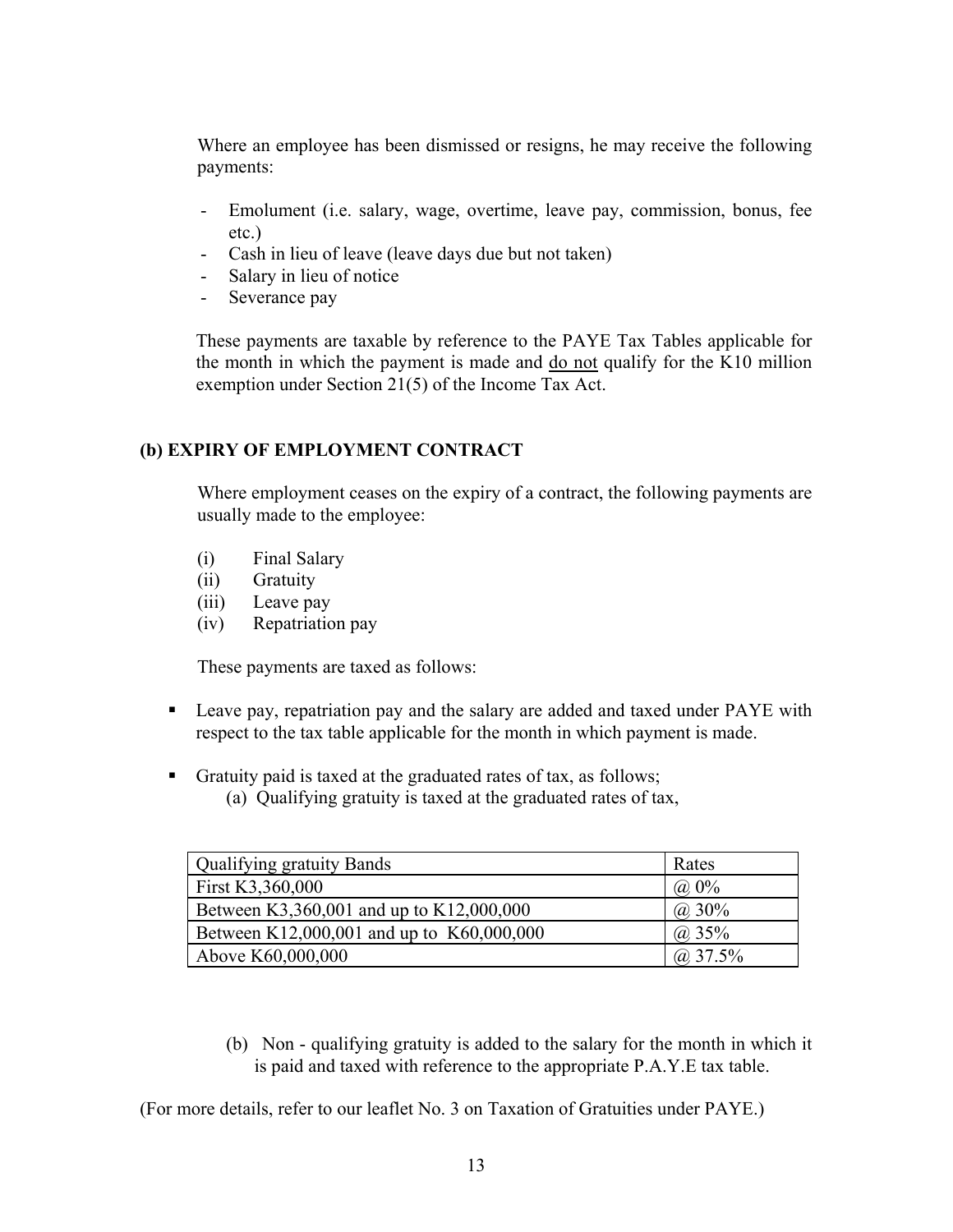#### **(c) REDUNDANCY /RETRENCHMENT**

The following payments may be made to an employee who has either been declared redundant or has been retrenched:

- (i) Salary
- (ii) Leave pay
- (iii) Repatriation pay
- (iv) Refund of pension contributions (from an approved pension scheme)
- (v) Salary in lieu of notice
- (vi) Severance pay
- (vii) Accrued service bonuses
- (viii) Compensation for loss of office

The above payments are taxed as follows:

- Salary, Leave pay and Salary in lieu of Notice are taxed under PAYE in the month in which they are paid;
- Accrued service bonuses, repatriation pay, severance pay and compensation for loss of office are added together and taxed as follows:
- $\triangleright$  The first K10 million is exempt from tax
- $\triangleright$  The balance is taxed at 10%
- The refund of employee's pension contribution is taxed as a lump sum payment at the rate of 10% (section 82).
- The refunded employer's pension contribution under a defined contribution scheme will be subjected to tax under the PAYE system.

#### **(d) EARLY OR NORMAL RETIREMENT**

Where an employee has been retired early or normally, the following payments may be made:

- (i) Salary
- (ii) Leave pay
- (iii) Repatriation pay
- (iv) Pension from an approved pension fund (Fourth Schedule)
- (v) Accrued service bonuses
- (vi) Severance Pay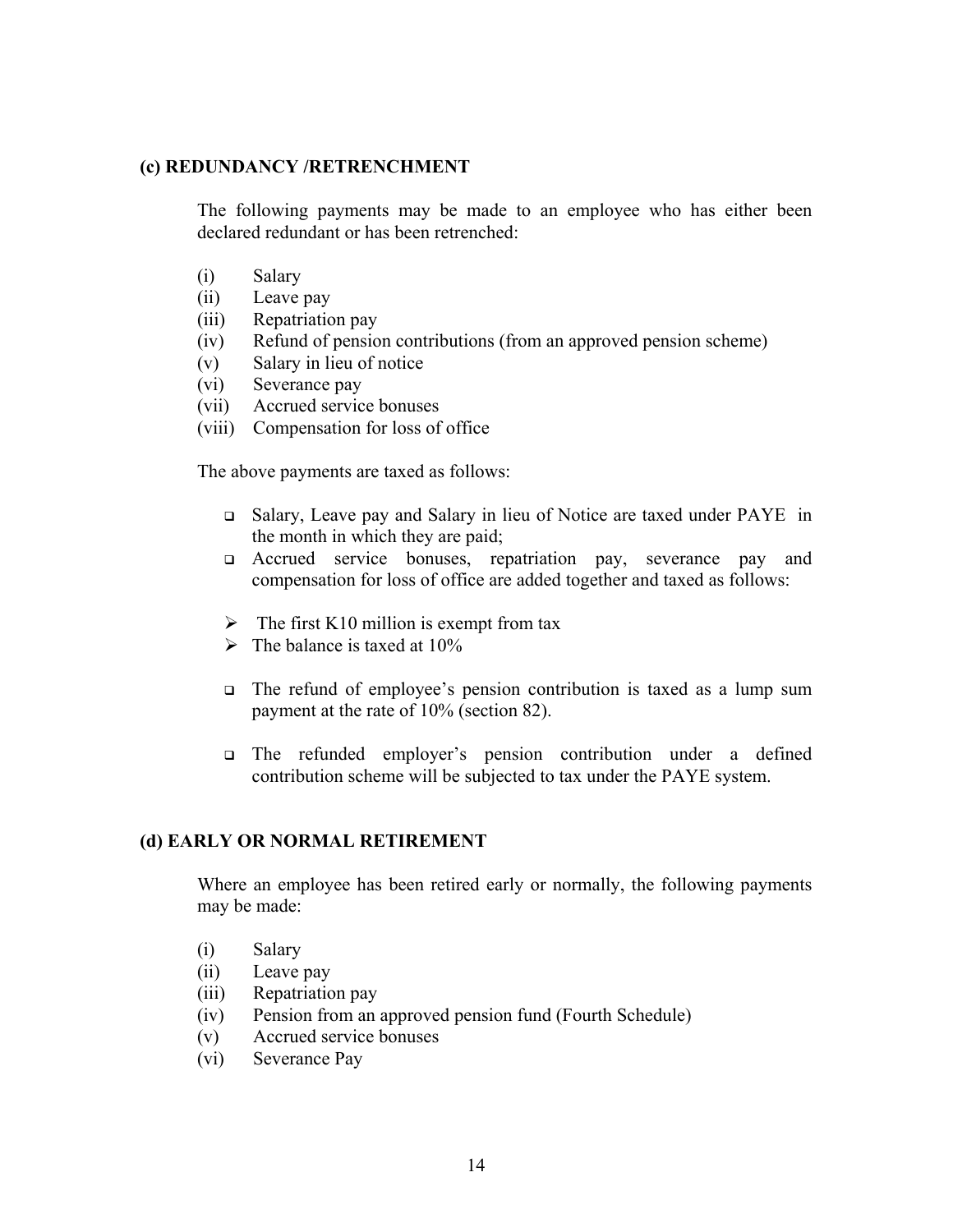The above payments are taxed as follows:

- $\triangleright$  Salary and Leave Pay are taxed under PAYE in the month in which payment is made.
- ¾ Repatriation Pay, Severance pay, Accrued Service Bonuses, and compensation for loss of office are added together and taxed as follows:
- o the first K10 million is exempt from tax (with effect from  $01/04/2005$ )
- o the balance is taxed at 10%
- $\triangleright$  Pension is exempt from tax (2<sup>nd</sup> schedule).

#### **(e) TERMINATION OF EMPLOYMENT DUE TO DEATH**

The following payments may be made upon the death of an employee:

- (i) Salary
- (ii) Leave pay
- (iii) Gratuity
- (iv) Ex-gratia payment
- (v) Accrued service bonuses

The above payments are taxed as follows:

- The salary up to date of death and leave pay is taxed under PAYE in the month in which payments are made.
- Gratuity is taxed as in paragraph 4.5(b).
- Ex-gratia payments are exempt from tax.

Where an employee dies when he is eligible for retirement, the tax treatment of payments made is the same as early or normal retirement in 4.5(d) above.

## **4.6 TAX TREATMENT OF LEAVE PAY AND SALARY IN LIEU OF NOTICE**

All employers should take note that Leave Pay and Salary in Lieu of Notice received on resignation, dismissal, expiry of contract, redundancy or retrenchment, early retirement, or on termination of employment due to death, will not be classified as terminal benefits under section 21(5) of the Income Tax Act. Payments made in such cases should be subjected to tax under PAYE scheme in the normal way.

#### **4.7 LUMPSUM PAYMENTS MADE ON MEDICAL GROUNDS**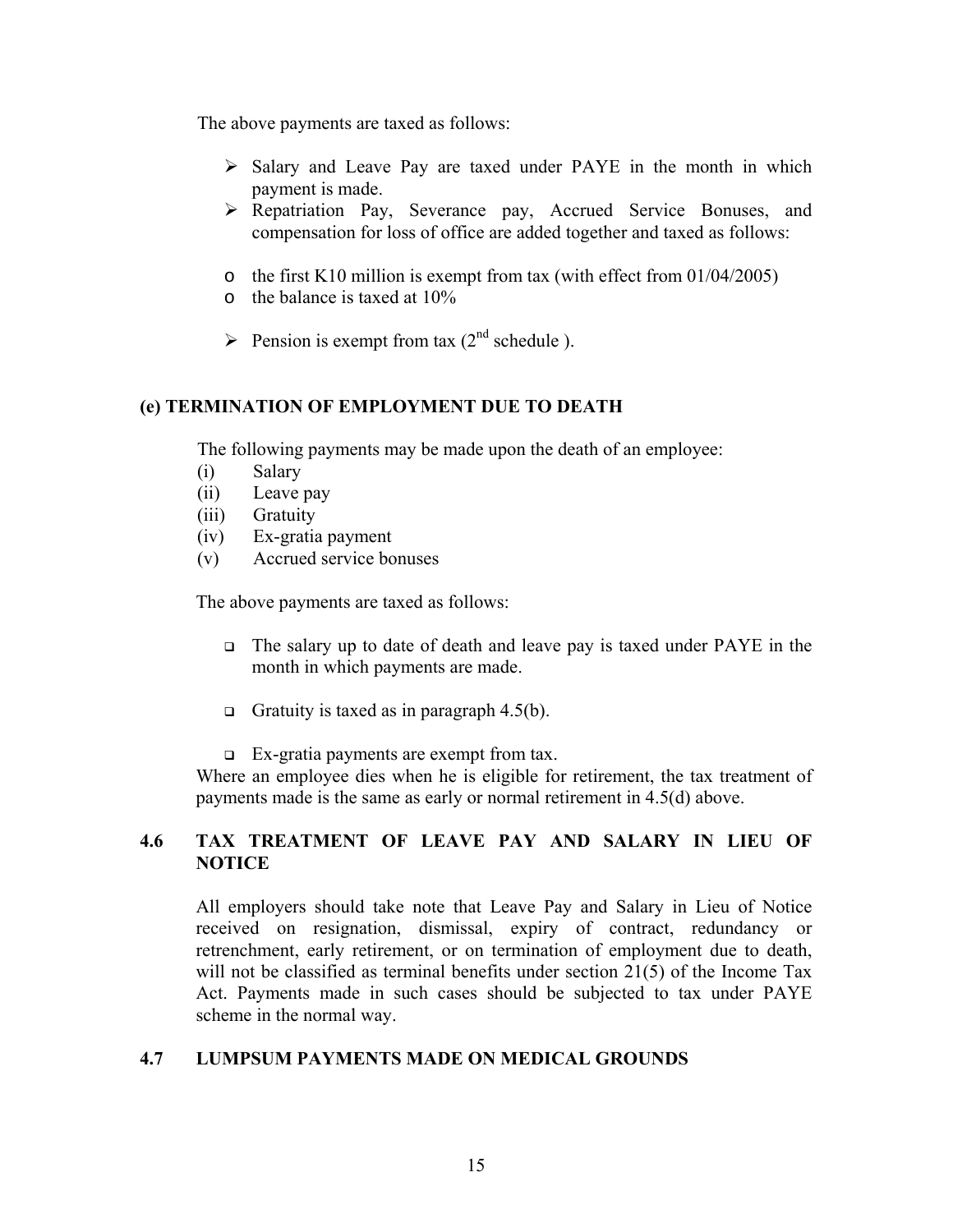Where the employer, on medical advice, determines that an employee is permanently incapable of discharging his duties through infirmity of mind or body, he may terminate the services of an employee.

With effect from  $1<sup>st</sup>$  April 2001, a lump sum payment made to an employee on termination of employment on medical grounds, is exempt from tax.

### **4.8 TAX TREATMENT OF SETTLING IN ALLOWANCES**

Settling in allowances, or whatever name called, paid to new employees and employees on transfer constitute emoluments and should be subjected to tax under the PAYE scheme.

### **4.9 SEVERANCE PAY**

In most cases employers make payments of "severance pay" upon the dismissal or resignation of an employee. Payments made in such cases should not be classified as terminal benefits under section 21(5) of the Income Tax Act.

However, where severance pay is paid as part of the package when an employee is retrenched, declared redundant, retires normally or opts for early retirement, the payment should be classified as terminal benefits. The tax treatment is covered under section 21(5) of the Income Tax Act Cap 323.

#### **4.10 INCOME TAX RATES**

(a) Personal Income Tax Rates:

Personal Income tax rates, with effect from  $1<sup>st</sup>$  April 2005, are as follows: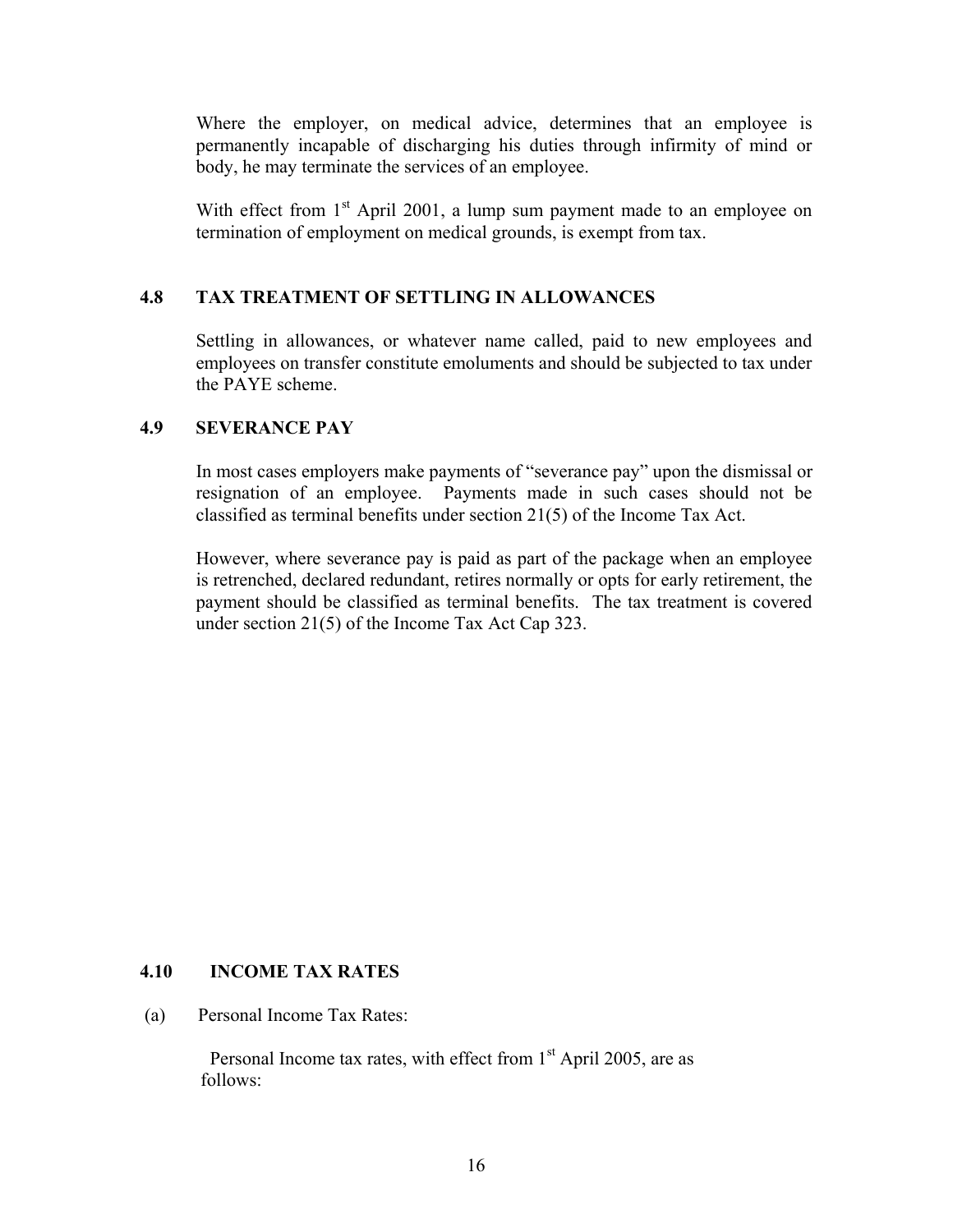| Income Bands                              | Rates       |
|-------------------------------------------|-------------|
| First K3,360,000                          | $(a) 0\%$   |
| Between K3,360,001 and up to K12,000,000  | $(a)$ 30%   |
| Between K12,000,001 and up to K60,000,000 | (a) 35%     |
| Above K60,000,000                         | $(a)$ 37.5% |

## (b) Company Tax Rates:

Former ZCCM and any Mining companies carrying out mining operations in the production of copper and cobalt  $\qquad \qquad (\alpha \qquad 25\%$ Other Mining companies (a) 35%

| On income from manufacturing $\&$ other                                                                                                                   |      | 35%        |
|-----------------------------------------------------------------------------------------------------------------------------------------------------------|------|------------|
| On income from banks registered under the<br>Banking and Financial Institutions Act;<br>Income up to $K250,000,000$<br>Income in excess of $K250,000,000$ | Ø)   | 35%<br>45% |
| On income from farming                                                                                                                                    | (a), | 15%        |
| On income from non – traditional exports                                                                                                                  | (a), | 15%        |
| On income from chemical manufacture of fertilizer                                                                                                         | (a), | 15%        |
| On income of Trusts, Deceased or Bankrupt Estates<br>On income from rural enterprises:                                                                    | (a)  | 35%        |

The tax chargeable is reduced by one seventh for a period of five years.

| (c) |                        | Charitable Organisations                 |     |     |
|-----|------------------------|------------------------------------------|-----|-----|
|     |                        | On income from business                  | (a) | 15% |
| (d) | Withholding Tax Rates: |                                          |     |     |
|     | $\rm(i)$               | Individuals:                             |     |     |
|     |                        | Dividends (final tax)                    | (a) | 15% |
|     |                        | Interest on Government bonds (final tax) | (a) | 15% |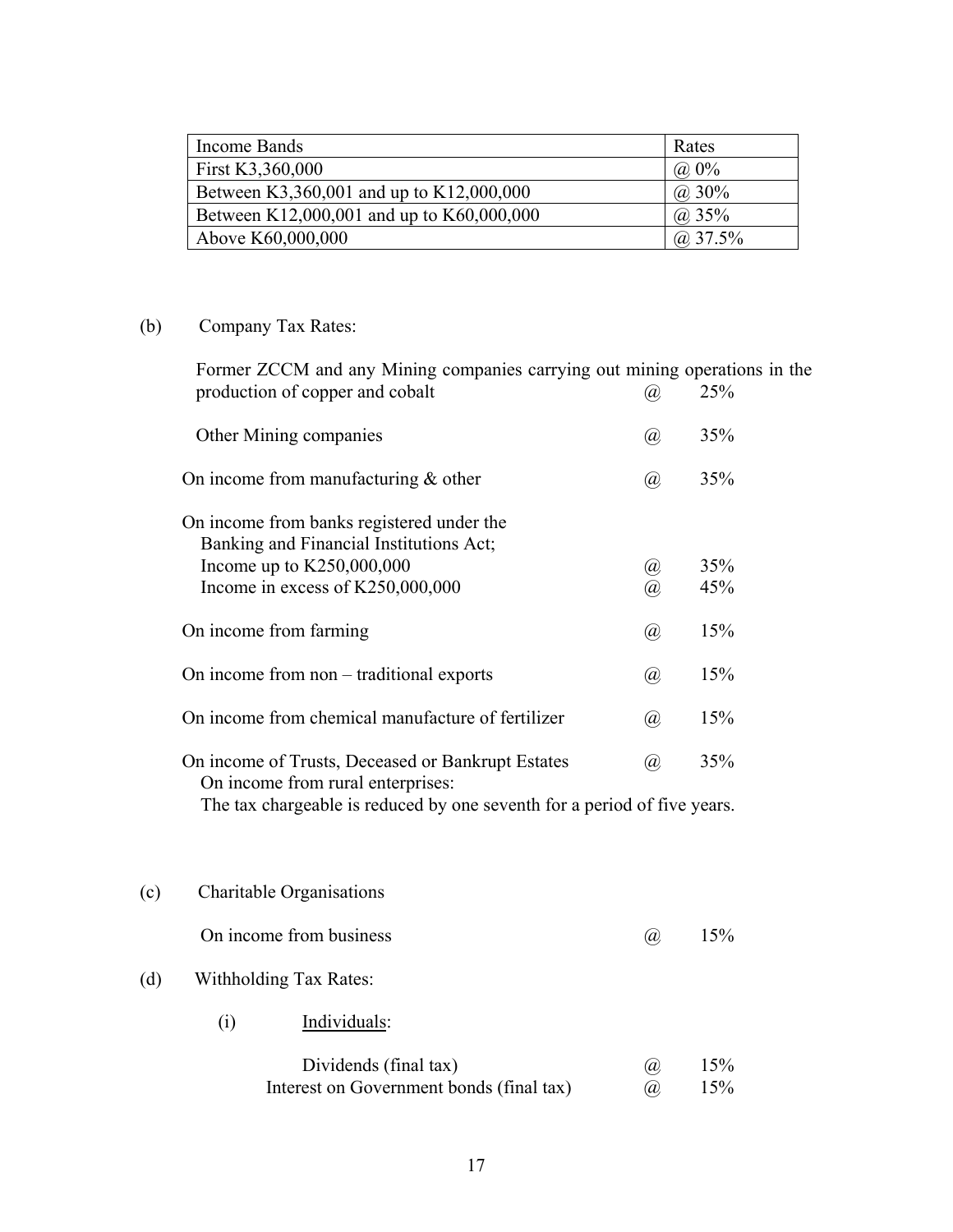|      | Interest (final tax)                                              | 'a),                        | 25%        |     |
|------|-------------------------------------------------------------------|-----------------------------|------------|-----|
|      | Royalties, Management<br>and Consultancy Fees                     | $\left(  a \right)$         | 15%        |     |
|      | Rents                                                             | $^{\hspace{-0.5pt}(\!a\!)}$ | 15%        |     |
|      | Commissions                                                       | $\omega$                    | 15%        |     |
| (ii) | Persons other than individuals                                    |                             |            |     |
|      | Dividends (final tax)<br>Interest on Government bonds (final tax) | $^{\textregistered}$<br>@,  | 15%<br>15% |     |
|      | Interest                                                          | $^{\textregistered}$        | 15%        |     |
|      | Royalties, Management<br>and consultancy Fees                     |                             | @          | 15% |
|      | Commissions                                                       | $\alpha$                    | 15%        |     |

N.B When interest is awarded by Courts of Law and consequently included on payments in settlement of claims and compensations, it is still regard as "*interest"* and withholding tax should be deducted in accordance with the appropriate rates as above.

Other payments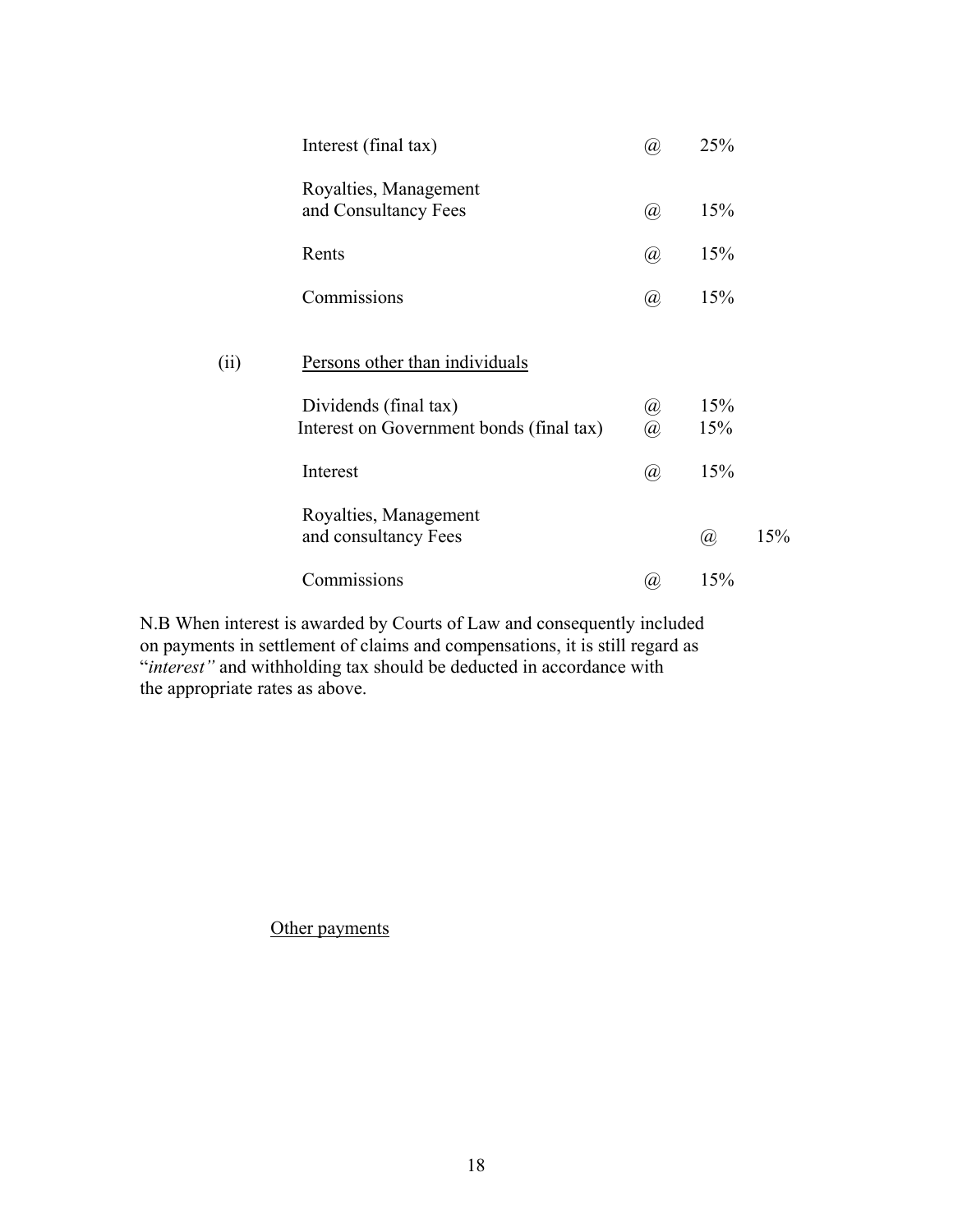|                        | Non resident contractors                                                | @, | 15%                         |         |
|------------------------|-------------------------------------------------------------------------|----|-----------------------------|---------|
|                        | <b>Public Entertainment Fees</b><br>(Non residents and it is final tax) |    | @,                          | 15%     |
| (iii)                  | <b>Exempt Organisations</b>                                             |    |                             |         |
|                        | Interest on treasury bills and<br>Government bonds (final tax)          |    | $\left(\overline{a}\right)$ | 15%     |
| (iv)                   | <b>Former ZCCM Companies</b>                                            |    |                             |         |
| Dividends              | On payments paid by former ZCCM companies;                              |    | $^{\hspace{-0.1em}(\!a\!)}$ | $0\%$   |
| Interest               |                                                                         |    | $^{\textregistered}$        | $0\%$   |
| Royalties              |                                                                         |    | $\left(  a \right)$         | $0.6\%$ |
| <b>Management Fees</b> |                                                                         |    | Ø)                          | 0%      |

## **5.0 DIRECT TAXES CONTACT ADDRESSES:**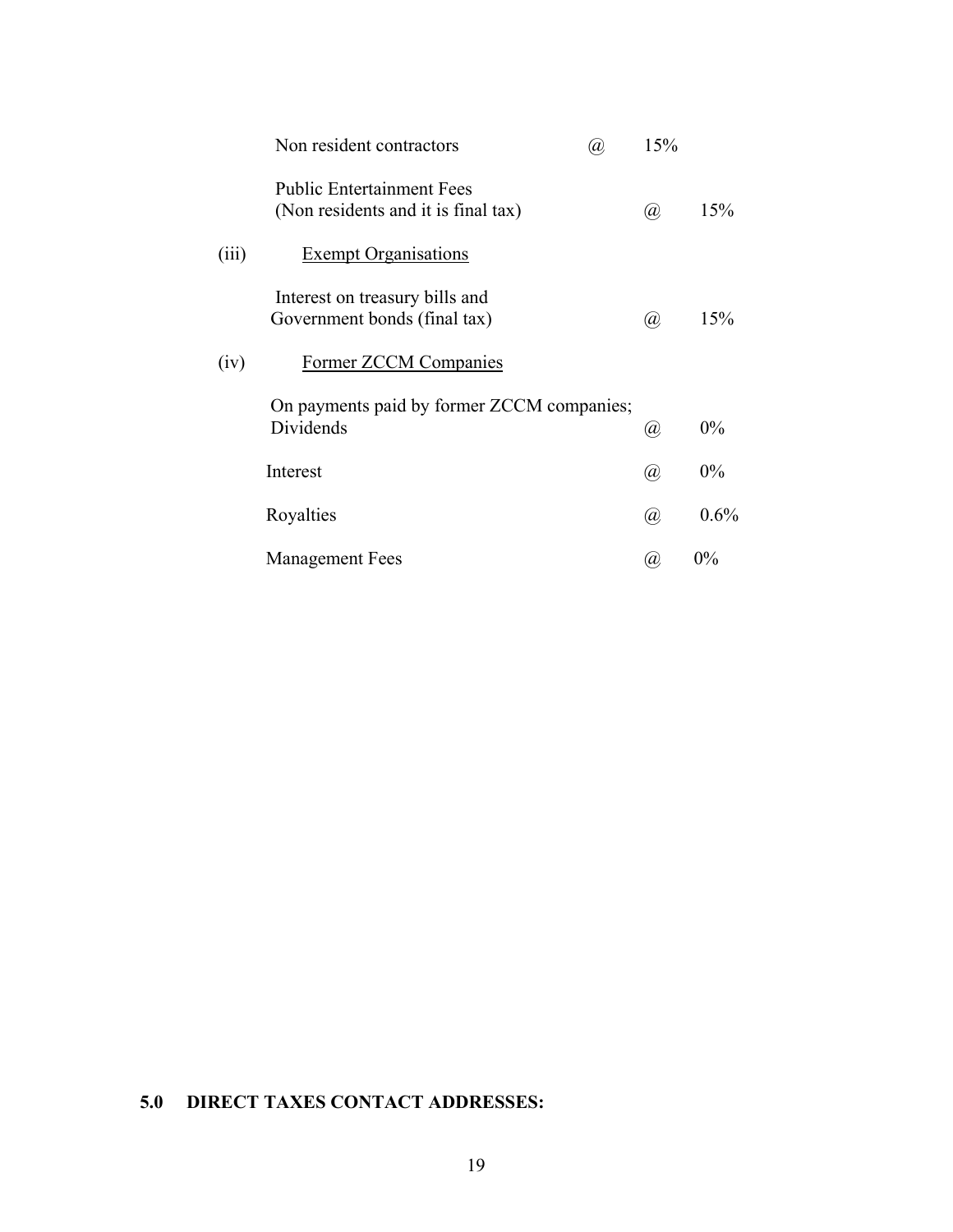If you have any problems concerning your taxes, please contact the Advice Centres or your nearest Direct Tax Office at the following addresses:

- 1. Advice Centre 2. Assistant Commissioner Private Bag W136 P.O. Box 31926 LUSAKA LUSAKA Tel: 226227/236227 Tel: 221497 Fax 222717
- P.O. Box 31936 P.O. Box 31988 LUSAKA LUSAKA
- 5. Assistant Commissioner 6. Assistant Commissioner P.O. Box 70181 P.O. Box 20855 NDOLA KITWE
- 7. Assistant Commissioner 8. Assistant Commissioner P.O Box 35710 P.O. Box 33675 LUSAKA LUSAKA Telefax: 01-224935 Telefax: 01-235252 Fax: 01- 224935
- 9. Assistant Commissioner 10. Senior Inspector International & Coordination Kabwe Tax Office P.O Box 35710 P.O. Box 80909 LUSAKA KABWE Telefax: 01-221493 Telefax: 05-223642
- 2<sup>nd</sup> Floor Revenue House Lusaka "A" Tax Office
- 3. Assistant Commissioner 4. Assistant Commissioner Lusaka "B" Tax Office Lusaka "C" Tax Office Tel: 221496 Telefax: 01-236892
	- Ndola Tax Office Kitwe Tax Office Tel: 02- 614694 Tel: 02-230362 Fax: 02- 614096 Fax: 02-229942
	- Lusaka Taxes Central Unit Direct Taxes Inv. Unit
		-

- 
- 11. Senior Inspector 12. Senior Inspector